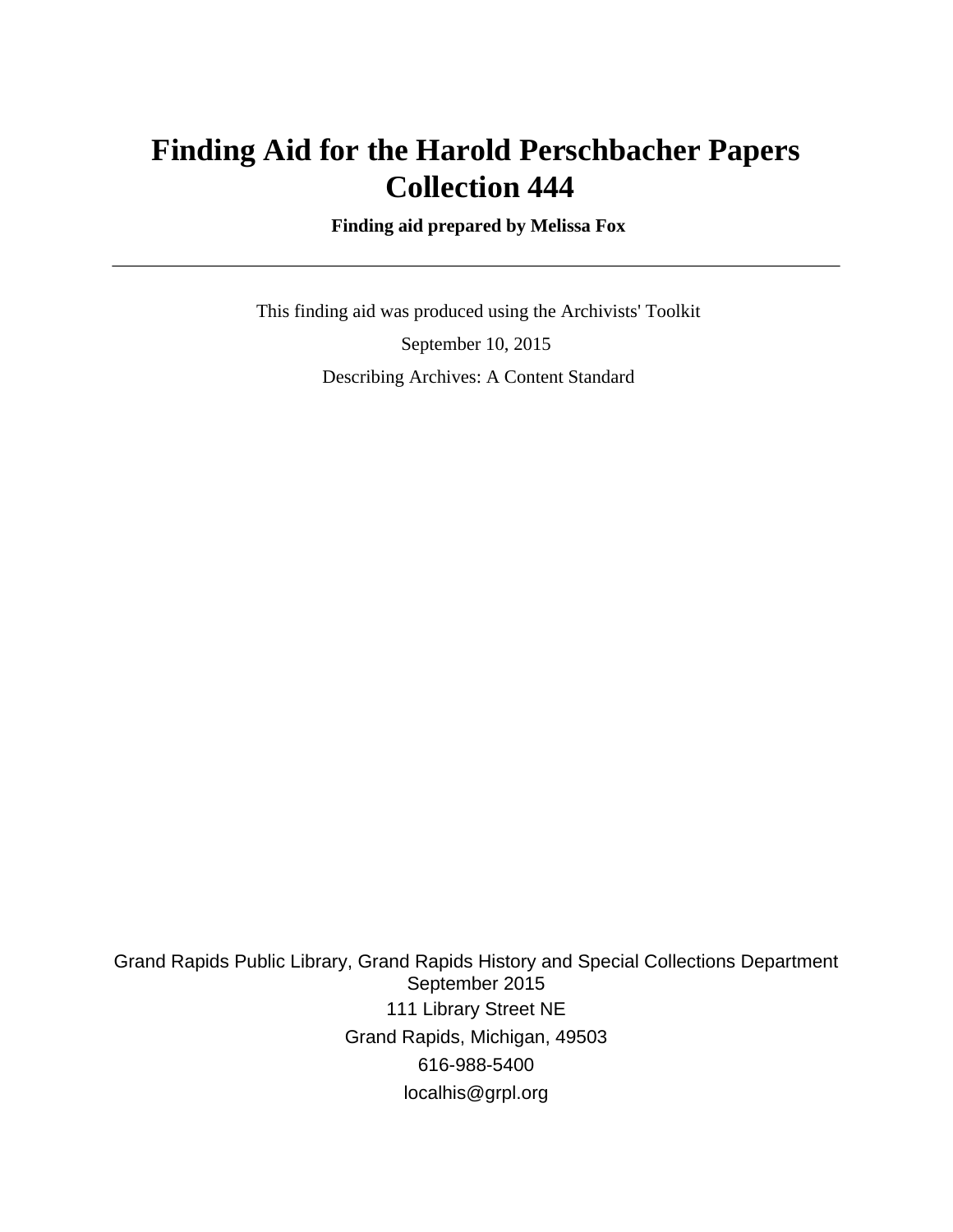# **Table of Contents**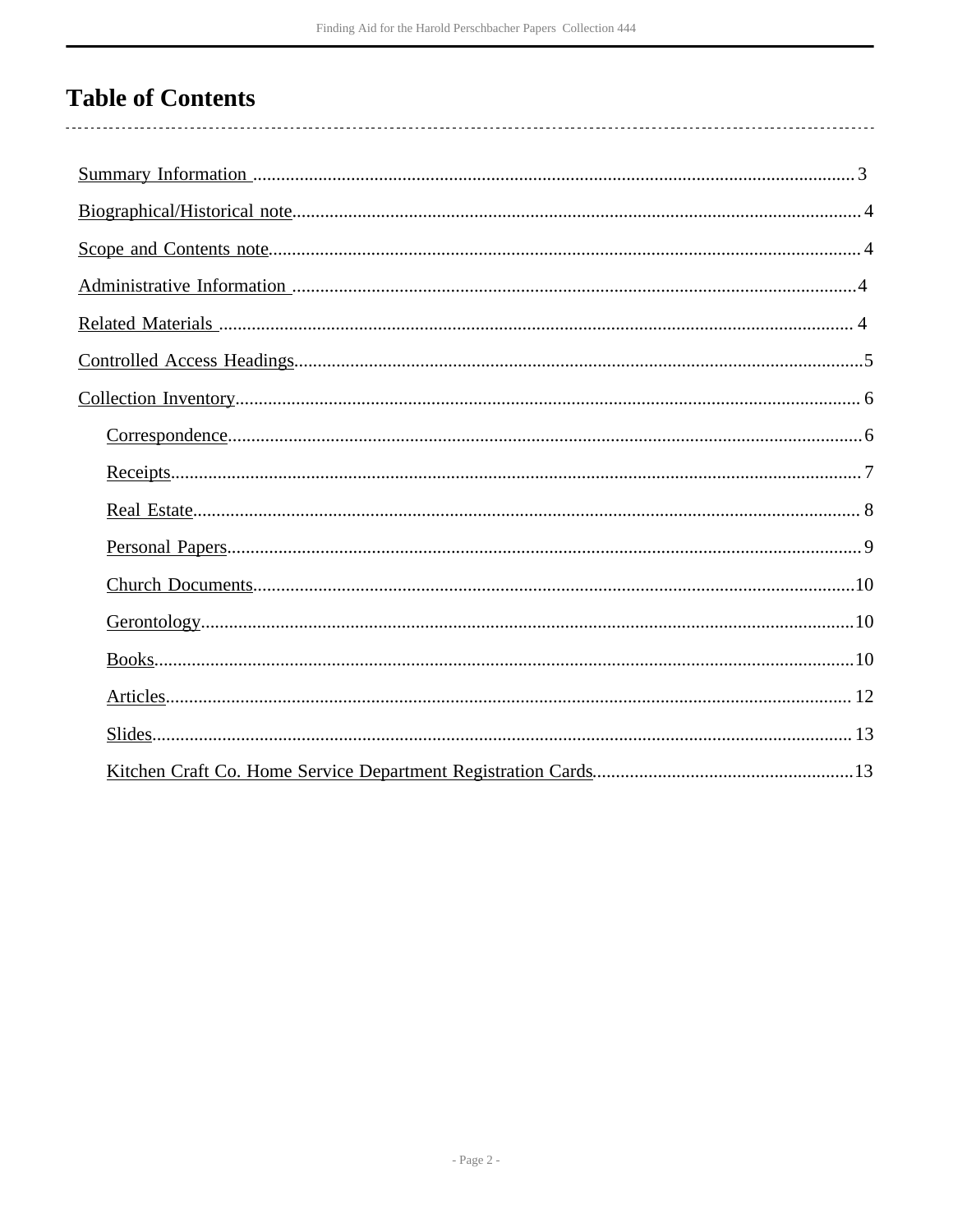# <span id="page-2-0"></span>**Summary Information**

| <b>Repository</b> | Grand Rapids Public Library, Grand Rapids History and Special<br><b>Collections Department</b>                                                                                                                                                                                             |
|-------------------|--------------------------------------------------------------------------------------------------------------------------------------------------------------------------------------------------------------------------------------------------------------------------------------------|
| <b>Title</b>      | Harold Perschbacher Papers                                                                                                                                                                                                                                                                 |
| Date [inclusive]  | 1936 - 1974                                                                                                                                                                                                                                                                                |
| <b>Extent</b>     | 5.0 Linear feet                                                                                                                                                                                                                                                                            |
| Language          | English                                                                                                                                                                                                                                                                                    |
| <b>Abstract</b>   | The Harold Perschbacher Papers include ledgers and documents related<br>to the churches Mr. Perschbacher served as Reverend at. Also included<br>are documents and slides related to Mr. Perschbacher's years in real estate<br>sales and development and as a salesman for Kitchen Craft. |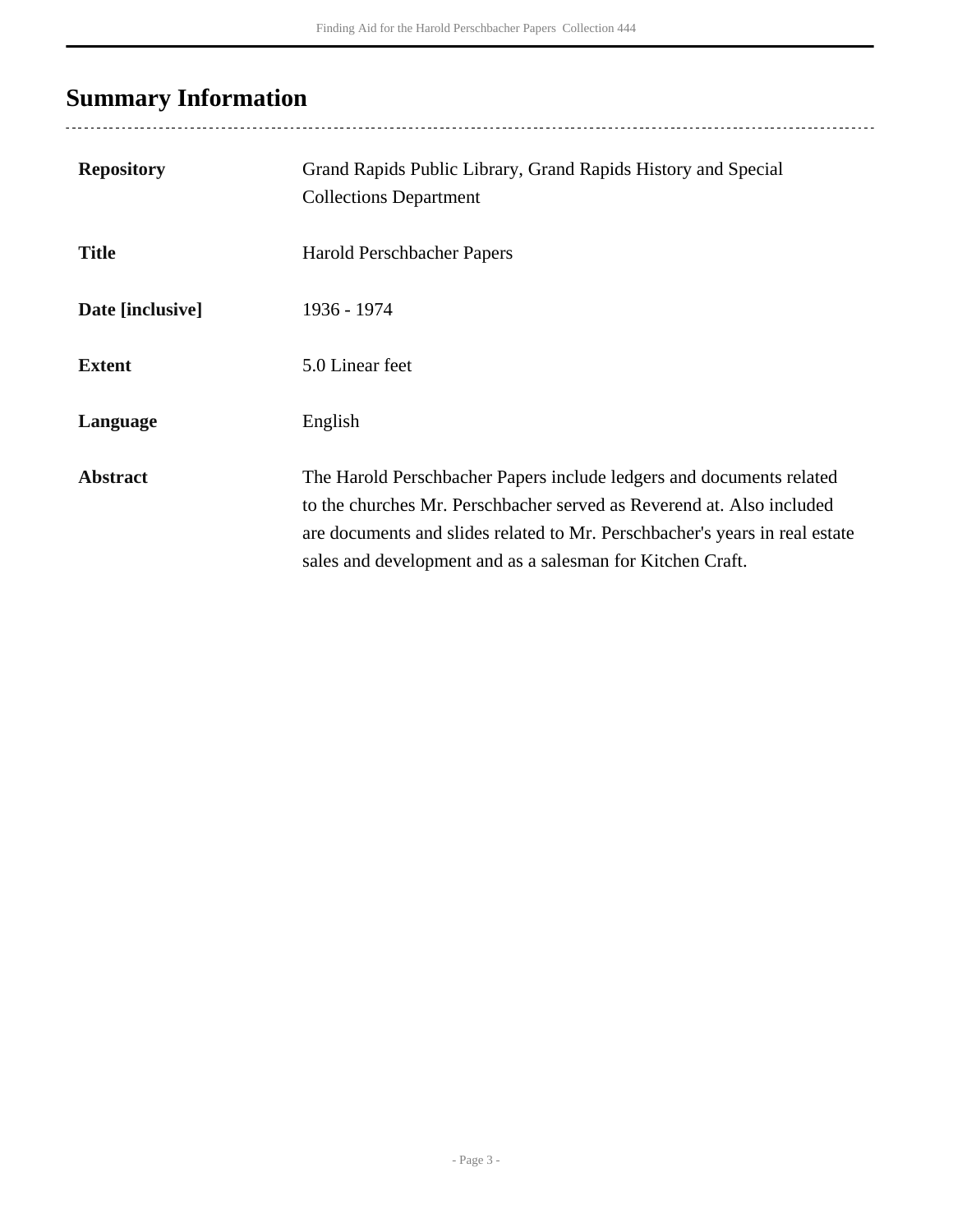### <span id="page-3-0"></span>**Biographical/Historical note**

Harold Perschbacher was a Reverend at a few diferenct churches in the West Michigan Area, and was interested in gereontoloy and the aging. He also worked for the Perschbacher real estate firm, and developed the Red Apple Road in Manistee. Mr. Perchbacher also worked as a salesman for Kitchen Craft. This collection includes documents related to his various careers.

### <span id="page-3-1"></span>**Scope and Contents note**

The Harold Perschbacher Papers include books, ledgers, slides, and other documents related to Mr. Perschbacher's years as a Reverend. Also included are documents related to his work in real estate and as a salesman for Kitchen Craft.

### <span id="page-3-2"></span>**Administrative Information**

#### **Publication Information**

Grand Rapids Public Library, Grand Rapids History and Special Collections Department September 2015

#### **Immediate Source of Acquisition note**

Harold Perschbacher 1986.019

## <span id="page-3-3"></span>**Related Materials**

#### **Related Archival Materials note**

Collection 286 Perschbacher Real Estate Listing Cards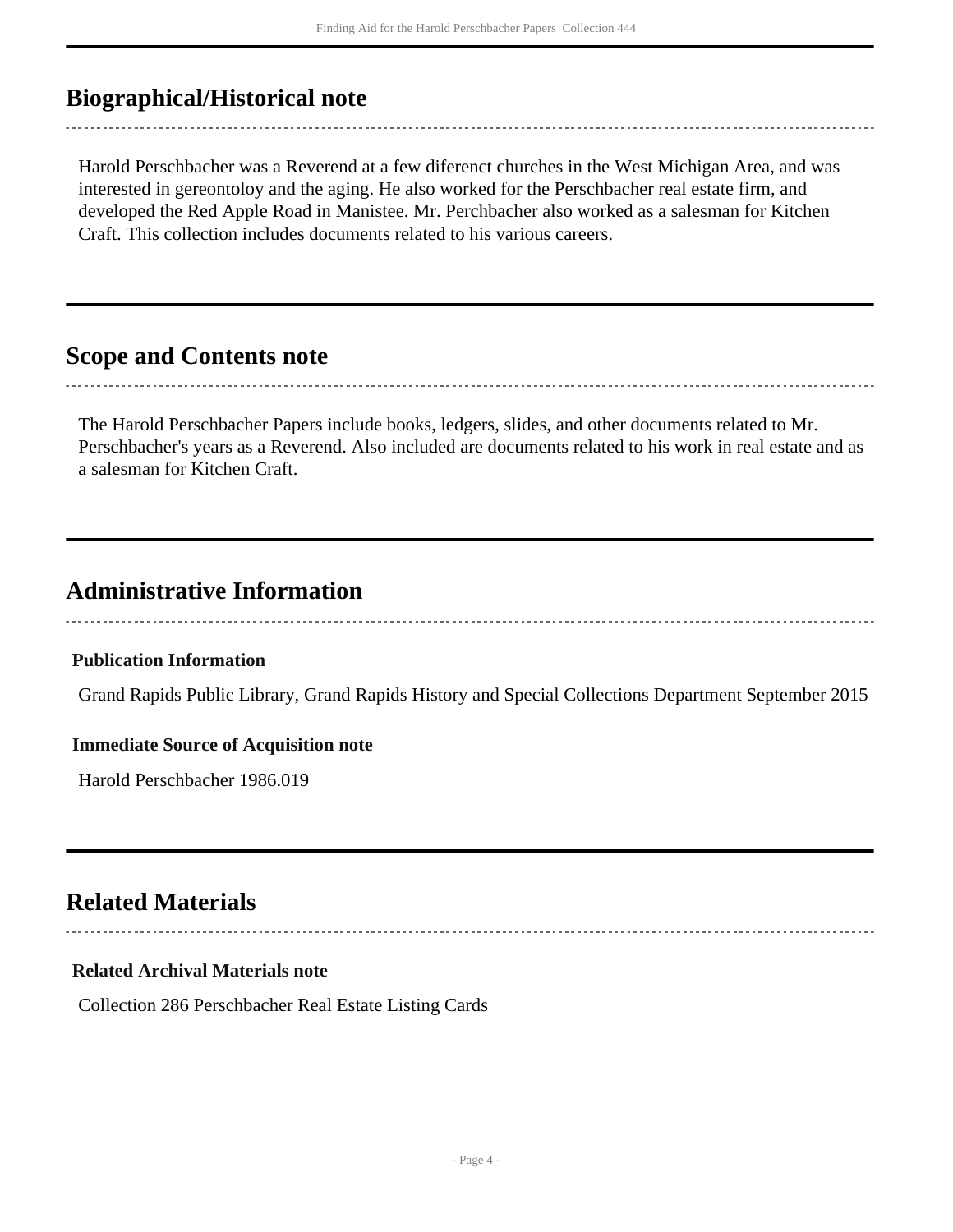## <span id="page-4-0"></span>**Controlled Access Headings**

#### **Genre(s)**

 $\overline{a}$ 

• personal papers

#### **Geographic Name(s)**

• Grand Rapids (Mich.) -- History -- 20th Century

#### **Personal Name(s)**

• Perschbacker, Harold

#### **Subject(s)**

- Church records and registers -- Michigan
- Clergy -- Michigan -- Grand Rapids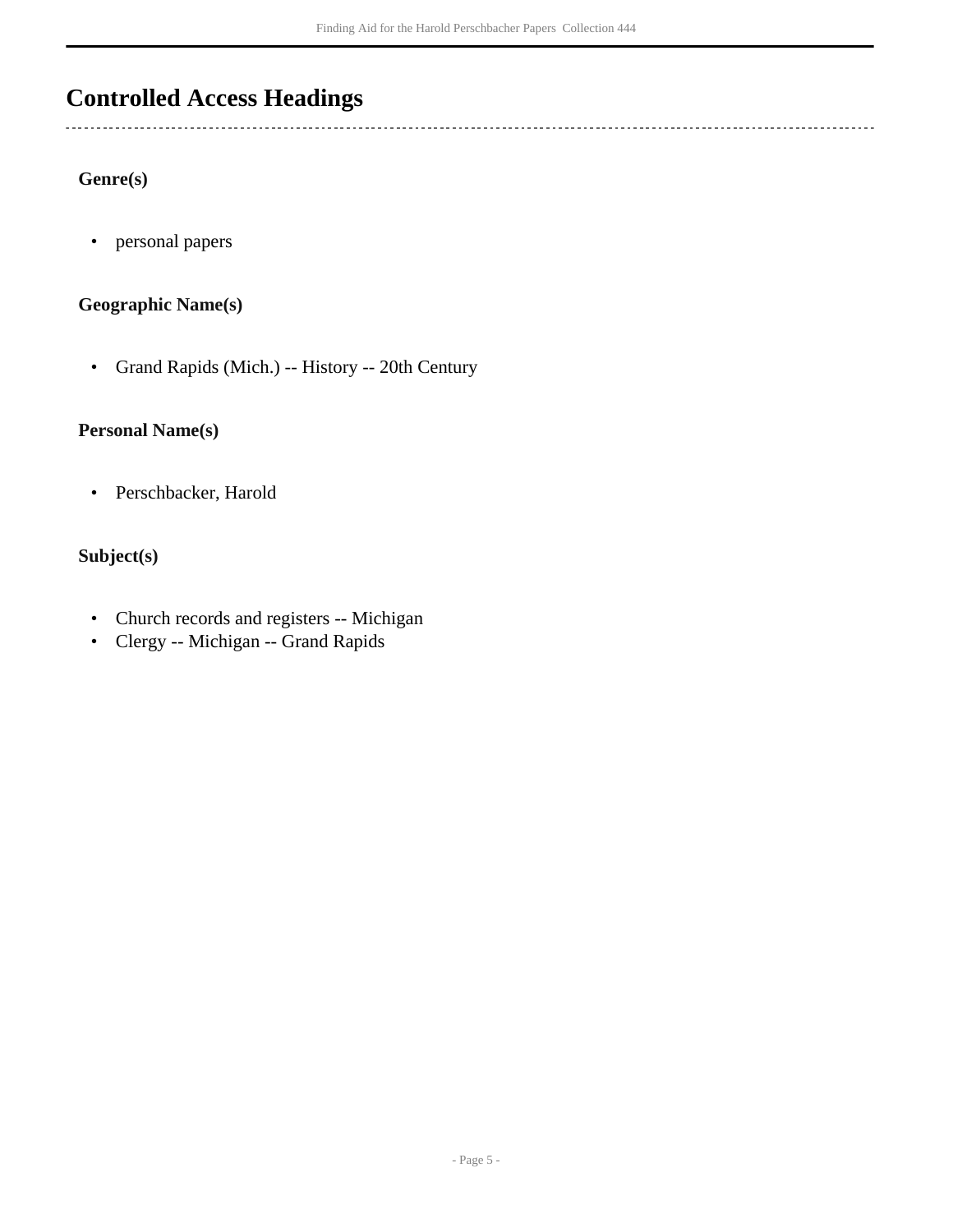# <span id="page-5-0"></span>**Collection Inventory**

<span id="page-5-1"></span>

| Correspondence |
|----------------|
|----------------|

#### **1944-1963 1944-1963**

|                      | <b>Box</b>   | Folder         |
|----------------------|--------------|----------------|
| Envelope             | $\mathbf{1}$ | $1-6$          |
| Address              | $\mathbf{1}$ | $\overline{7}$ |
| Correspondence, N.D. | $\mathbf{1}$ | $8 - 15$       |
| Correspondence 1944  | $\mathbf{1}$ | 16             |
| Correspondence 1951  | $\mathbf{1}$ | 17-43          |
| correspondence 1952  | $\mathbf{1}$ | 44-45          |
| Correspondence 1956  | $\mathbf{1}$ | 46-47          |
| Correspondence 1958  | $\mathbf{1}$ | 48             |
| Correspondence 1961  | $\mathbf{1}$ | 49-51          |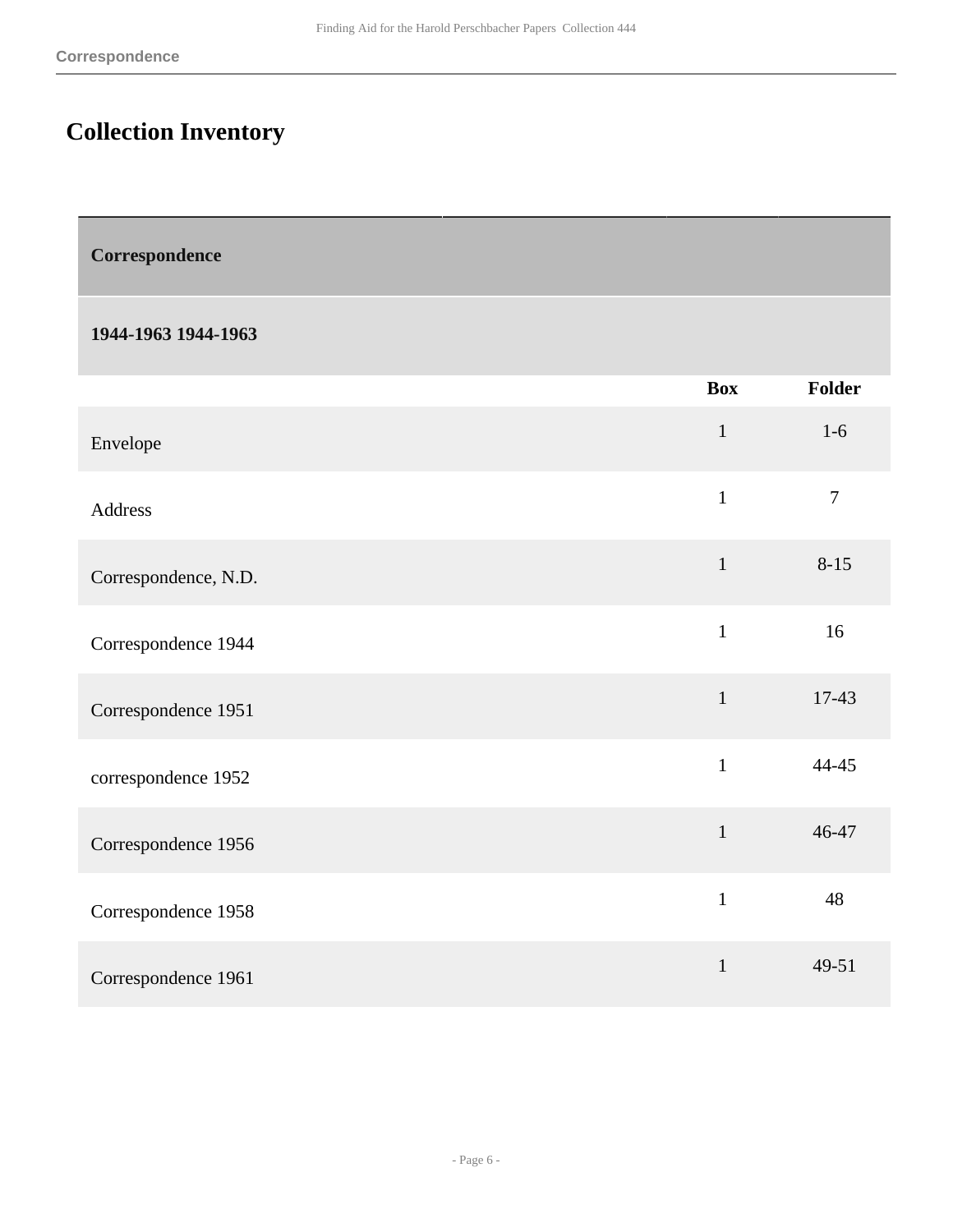<span id="page-6-0"></span>

| Correspondence 1962 | $\mathbf{1}$   | 52-74                        |
|---------------------|----------------|------------------------------|
| Correspondence 1963 | $\mathbf{1}$   | 75-108                       |
| 1964-1966 1964-1966 |                |                              |
|                     | <b>Box</b>     | <b>Folder</b>                |
| Correspondence 1964 | $\overline{2}$ | $1 - 64$                     |
| Correspondence 1966 | $\overline{2}$ | 65-68                        |
| 1967-1974 1967-1974 |                | <b>Box</b><br>$\mathfrak{Z}$ |
|                     | <b>Box</b>     | <b>Folder</b>                |
| Correspondence 1967 | 3              | $1 - 90$                     |
| Correspondence 1968 | 3              | $91 - 106$                   |
| Correspondence 1969 | 3              | 107                          |
| Correspondence 1971 | 3              | 108                          |
| Correspondence 1974 | 3              | 109                          |
| <b>Receipts</b>     |                |                              |
|                     | <b>Box</b>     | Folder                       |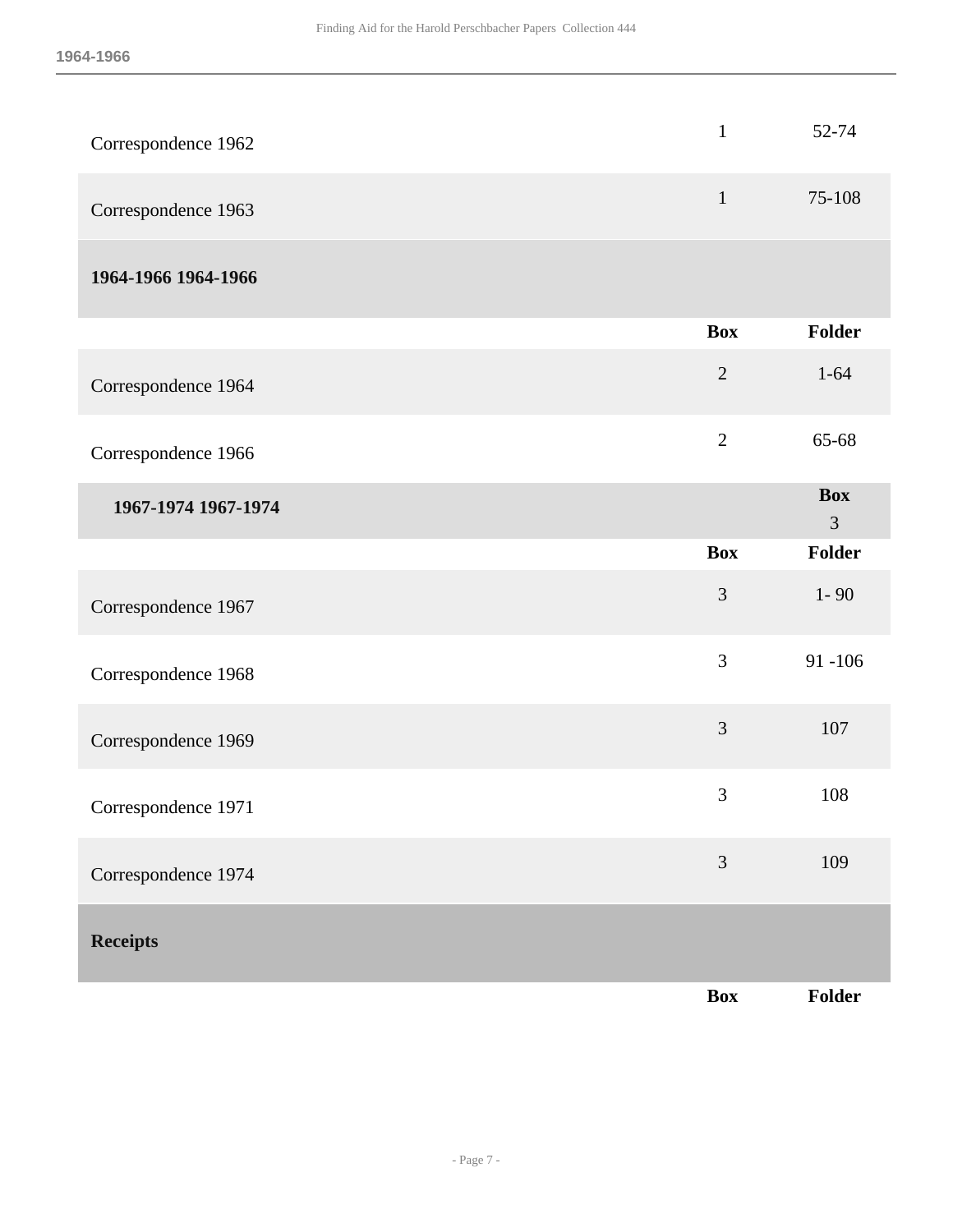| 1963 | 4 | $1-97$ |
|------|---|--------|
|      |   |        |

### **1961-1968 1964-1968**

<span id="page-7-0"></span>

|                                  | <b>Box</b> | Folder    |
|----------------------------------|------------|-----------|
| Receipts n.d.                    | $\sqrt{5}$ | $1-4$     |
| Receipts 1961                    | 5          | 5         |
| Receipts 1962                    | $\sqrt{5}$ | $6 - 11$  |
| Receipts 1964                    | 5          | $12 - 42$ |
| Receipts 1967                    | 5          | 43-46     |
| Receipts 1968                    | 5          | 47        |
| <b>Real Estate</b>               |            |           |
|                                  | <b>Box</b> | Folder    |
| Ad Invoices                      | $\sqrt{5}$ | 48-67     |
| Perschbacher Realtors Letterhead | 5          | 68        |
| House Plan Sketch                | 5          | 69        |
| Red Apple Beach Plat             | 5          | 70-71     |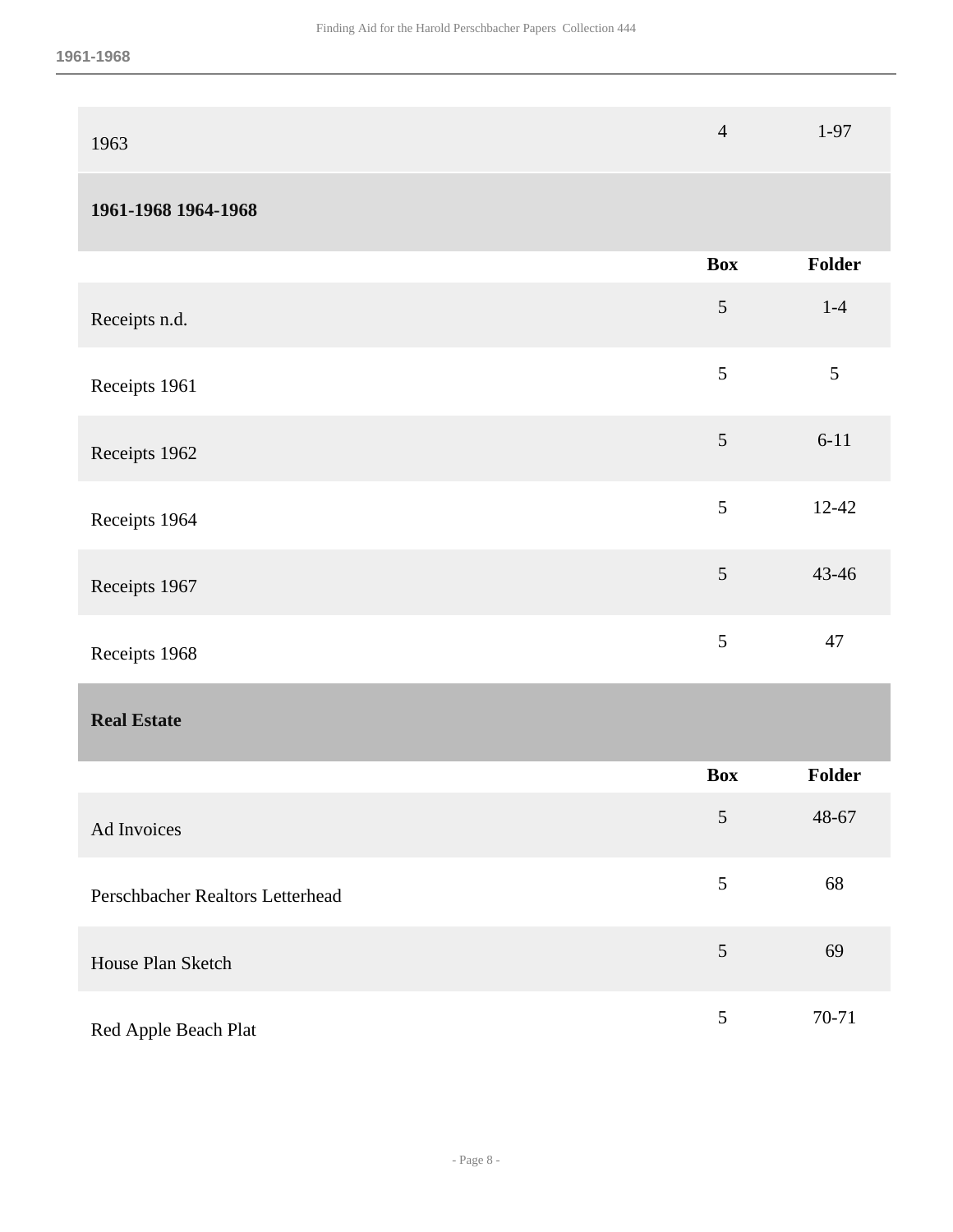<span id="page-8-0"></span>

| <b>Brochures</b>       | $\mathfrak{S}$ | 72-80                          |
|------------------------|----------------|--------------------------------|
| <b>Personal Papers</b> |                |                                |
|                        | <b>Box</b>     | Folder                         |
| Resume                 | $\sqrt{6}$     | $\mathbf{X}\text{-}\mathbf{X}$ |
| Application            | $\sqrt{6}$     | $X-X$                          |
| Form                   | $\sqrt{6}$     | $\mathbf{X}$ - $\mathbf{X}$    |
| <b>Church Pension</b>  | $\sqrt{6}$     | $\mathbf{X}$ - $\mathbf{X}$    |
| Certificate            | $\sqrt{6}$     | $X-X$                          |
| <b>Notes</b>           | $\sqrt{6}$     | $\mathbf{X}$ - $\mathbf{X}$    |
| Sermons                | $\sqrt{6}$     | $\mathbf{X}\text{-}\mathbf{X}$ |
| Relocation             | 6              | $\mathbf{X}$ - $\mathbf{X}$    |
| Ledger 1941-1943       | 10             | $\mathbf X$                    |
| Ledger 1937-1952       | $10\,$         | $\mathbf X$                    |
| Notebook               | $10\,$         | $\mathbf X$                    |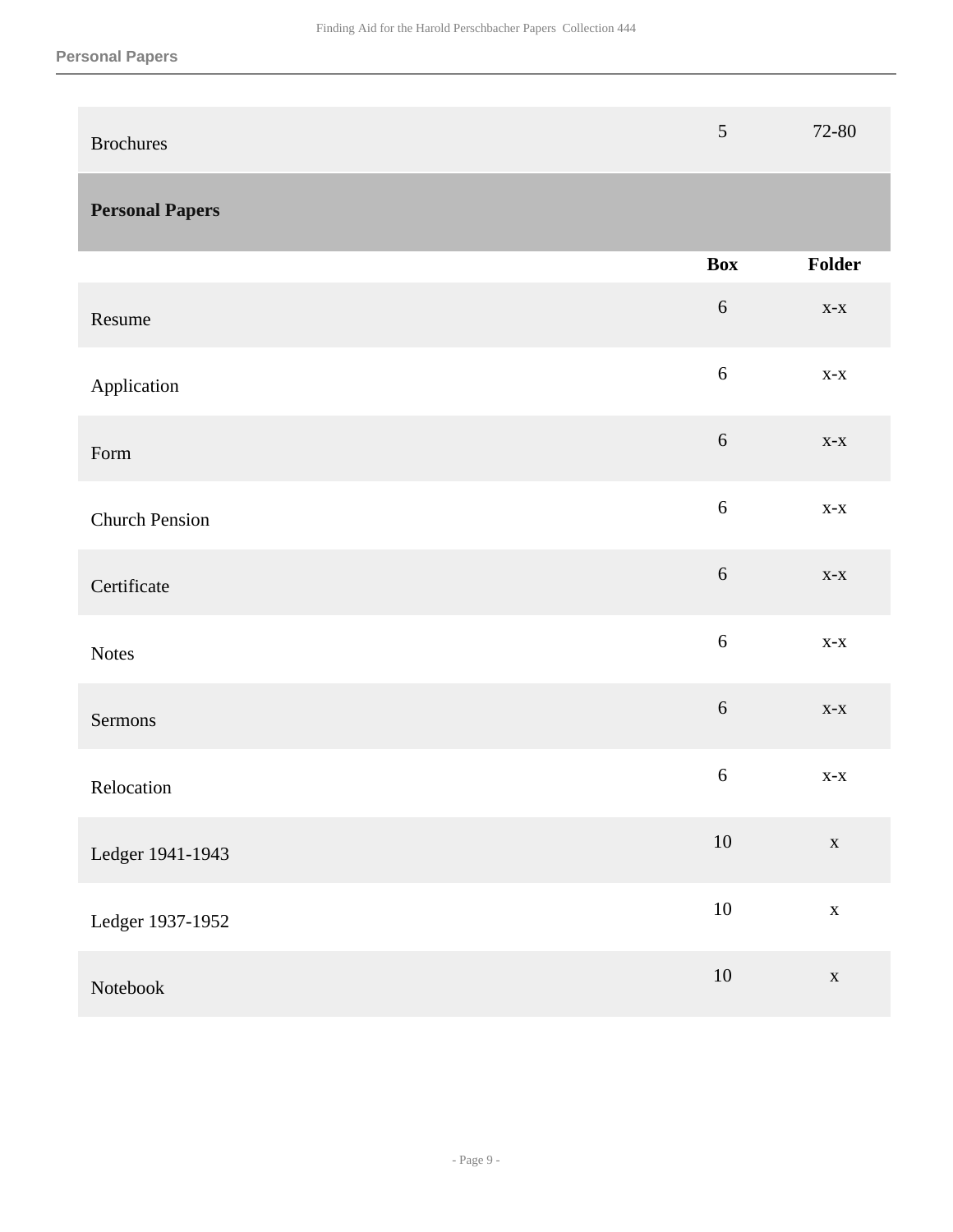<span id="page-9-2"></span><span id="page-9-1"></span><span id="page-9-0"></span>

| Ledger 1936-1937                          | 10                             | $\mathbf X$                                           |
|-------------------------------------------|--------------------------------|-------------------------------------------------------|
| Ledger                                    | 10                             | $\mathbf X$                                           |
| Notebook 1947                             | $10\,$                         | $\mathbf X$                                           |
| <b>Biblical Hebrew for Beginners</b>      | 10                             | $\mathbf X$                                           |
| <b>Church Documents</b>                   |                                |                                                       |
|                                           | <b>Box</b>                     | Folder                                                |
| First Church, Grand Rapids Spring Meeting | $\tau$                         | $\mathbf{Z}% ^{T}=\mathbf{Z}^{T}\times\mathbf{Z}^{T}$ |
| <b>Teacher Questionaire</b>               | $\boldsymbol{7}$               | $\mathbf X$                                           |
| Chart                                     | $\overline{7}$                 | $\mathbf X$                                           |
| <b>Holy Trinity</b>                       | $\boldsymbol{7}$               | $\mathbf{X}$ - $\mathbf{X}$                           |
| First Presbyterian                        | $\overline{7}$                 | $X-X$                                                 |
| Articles                                  | $\overline{7}$                 | $\mathbf{X}$ - $\mathbf{X}$                           |
| Gerontology                               | <b>Box</b><br>$\boldsymbol{7}$ | Folder<br>$\mathbf X$                                 |
| <b>Books</b>                              |                                |                                                       |
|                                           | Box                            | Folder                                                |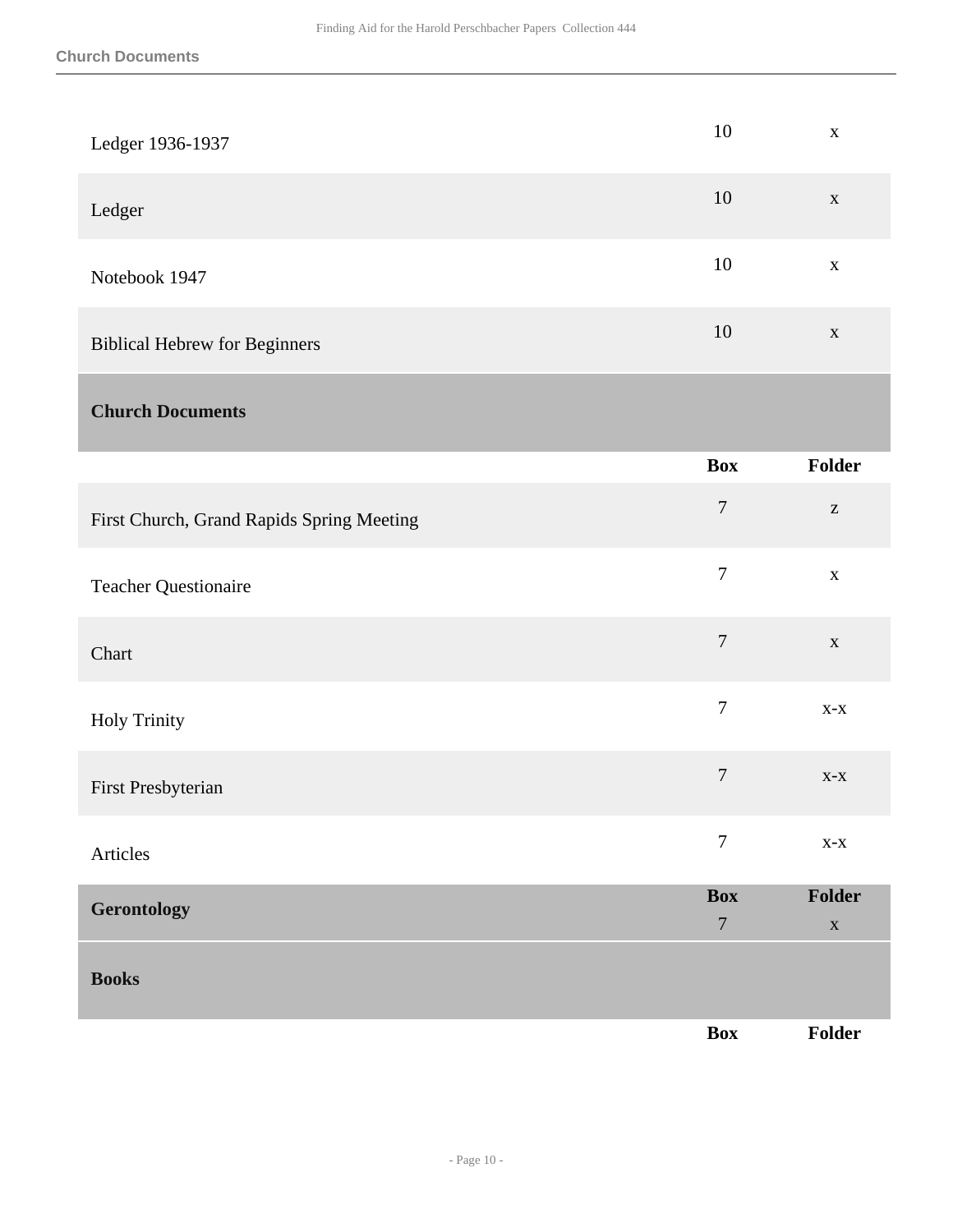| A Manual of Faith and Life                                                                                        | 8          | X            |
|-------------------------------------------------------------------------------------------------------------------|------------|--------------|
| Jew and Greek                                                                                                     | $8\,$      | X            |
| Constitution and Canons for the Government of the Protestant Episcopal<br>Church                                  | 8          | X            |
| The Calendar and the Collects, Epistles, and Gospels for the Lesser Feasts<br>and Fasts and for Special Occasions | 8          | $\mathbf X$  |
| The Hymnal of the Protestant Episcopal Church                                                                     | 8          | $\mathbf{X}$ |
| Diocese of Michigan 1965                                                                                          | 9          | $\mathbf X$  |
| Diocese of Michigan 1968                                                                                          | 9          | $\mathbf{X}$ |
| The Image and Likeness of God                                                                                     | 9          | $\mathbf X$  |
|                                                                                                                   | <b>Box</b> | item         |
| The Apocrypha, Bridge of the Testaments                                                                           | 9          | $\mathbf{X}$ |
|                                                                                                                   | Box        | Folder       |
| Haggerston Catechism, Part I: Holy Baptism                                                                        | 9          | $\mathbf X$  |
| Haggerston Catechism, Part II: The Creed                                                                          | 9          | $\mathbf X$  |
| Haggerston Catechism, Part IV: The Lord's Prayer                                                                  | 9          | $\mathbf X$  |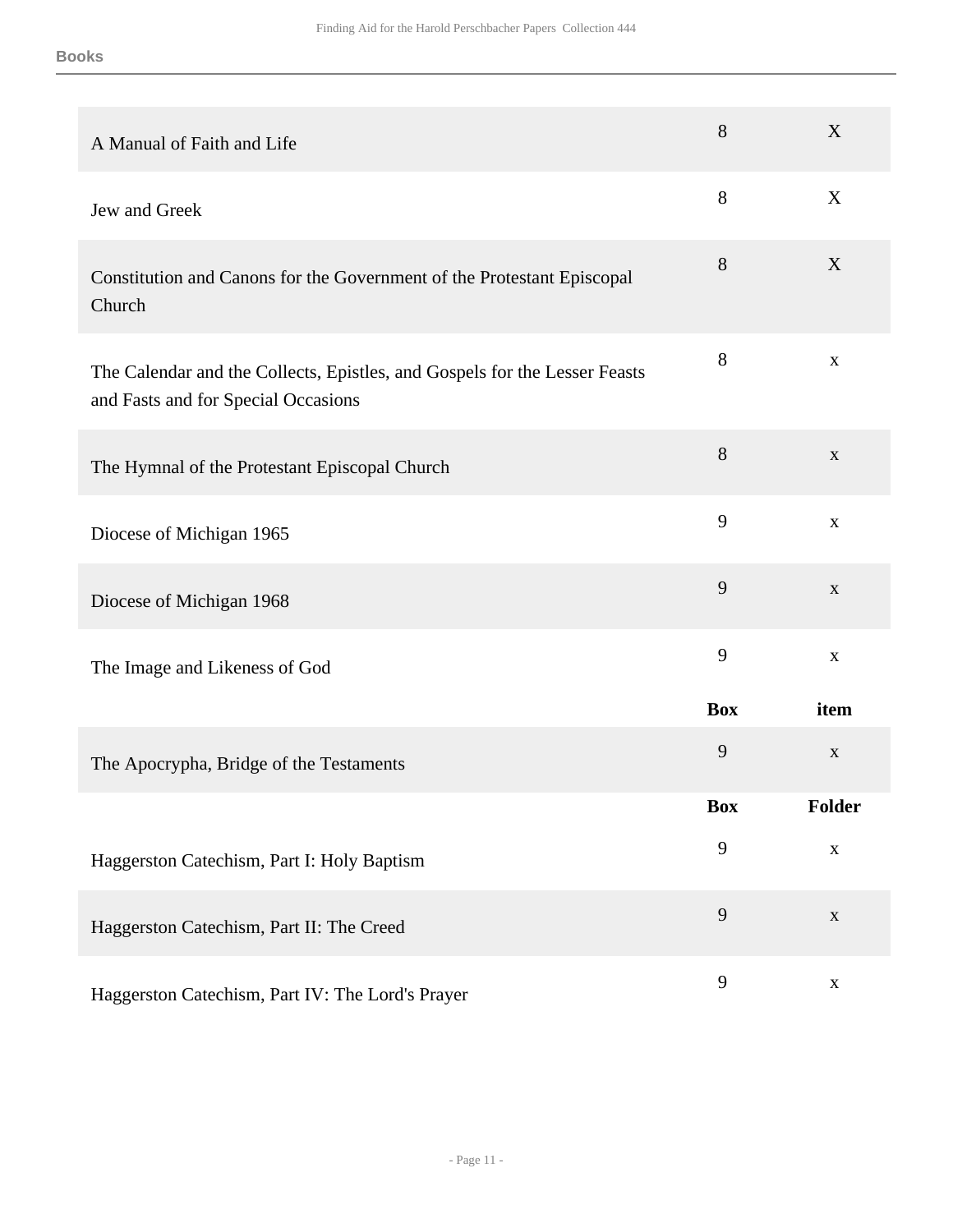<span id="page-11-0"></span>

| Haggerston Catechsim, Part V: The Lesser Sacraments   | 9          | $\mathbf X$ |
|-------------------------------------------------------|------------|-------------|
| Haggerston Catechism, Part VI: The Greater Sacraments | 9          | $\mathbf X$ |
| The Offering                                          | 9          | $\mathbf X$ |
| Reapers of His Harvest                                | 9          | $\mathbf X$ |
| Meditations on the Nicene Creed                       | 9          | $\mathbf X$ |
| 1,000 Questions and Answers                           | 9          | $\mathbf X$ |
|                                                       |            |             |
| <b>Articles</b>                                       |            |             |
|                                                       | <b>Box</b> | Folder      |
| The Ordinary and Cannon of the Mass                   | 8          | $\mathbf X$ |
| My Church                                             | 8          | $\mathbf X$ |
| Print                                                 | 8          | $\mathbf X$ |
| Friendship                                            | $8\,$      | $\mathbf X$ |

Bulletin 8 x